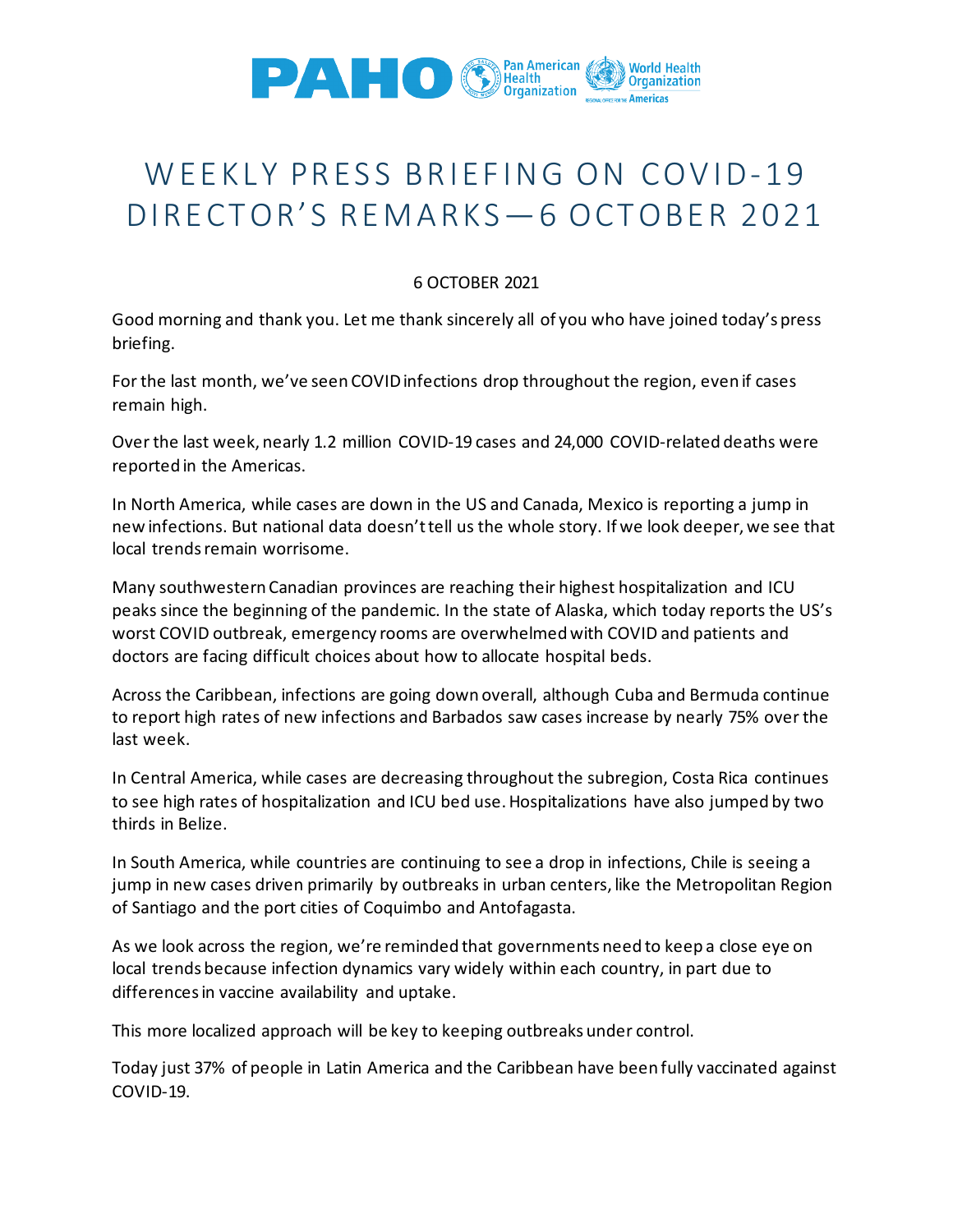As seven countries and territories in the Americas have vaccinated more than 70% of their populations, just as many have yet to vaccinate 20% of their populations. Jamaica, Nicaragua, and Haiti have yet to reach even 10% coverage. We must focus our attention to close this gap as quickly as possible.

In just the past week, 875,000 vaccine doses arrived in countries across Latin America and the Caribbean, but we know these are not enough to protect everyone.

So, we continue to urge countries with surplus doses to share these with countries in our region, where they can have life-saving impact.

Let me assure you that PAHO is doing everything it can to accelerate vaccinations in the Americas – from delivering COVAX doses, to supporting donations, to purchasing vaccines on behalf of our region and establishing a platform to ramp up vaccine manufacturing in our region. I am pleased to announce that PAHO has already closed agreements with three EUL authorized producers: Sinovac, Sinopharm and AstraZeneca. We are now in conversation with our member states that want to use this alternative of direct purchase through the Revolving Fund. We have vaccines from Sinovac and AstraZeneca available this year and also from the three producers to 2022.

Whether it's getting vaccines to our region or tracking the spread of variants, controlling this pandemic rests on the work and support of partners across our region and indeed the world.

And just as we work together to control this pandemic, we must consider the ways in which we can collaborate to avoid future pandemics.

COVID-19 has been unique in its scale and impact, but it's not the first emerging disease to cause ripple effects throughout the world. Whether it's COVID-19, Ebola, chikungunya, yellow fever, avian influenza, or Zika, we've seen that diseases that spill from animals to people can have severe impacts.

We have a list of emerging pathogens that have the potential for public health risk, and almost all of those are either zoonotic, meaning that they can transmit from animals to people, or common to humans and animals.

As climate change impacts ecosystems and as people come into closer contact with animals via urbanization and deforestation, the potential for spillover is increasing. The health sector plays a critical role in managing this risk, but it can't do it alone.

That's why it's crucial that pandemic plans and policies reflect the expertise and the recommendations of public health, animal health and environmental sectors.

This is especially critical in a region like our own, which has tropical zones with high potential to harbor new diseases, like the Amazon Basin, Gran Chaco, the Lacandon Jungle, the Darien Isthmus, and La Mosquitia.